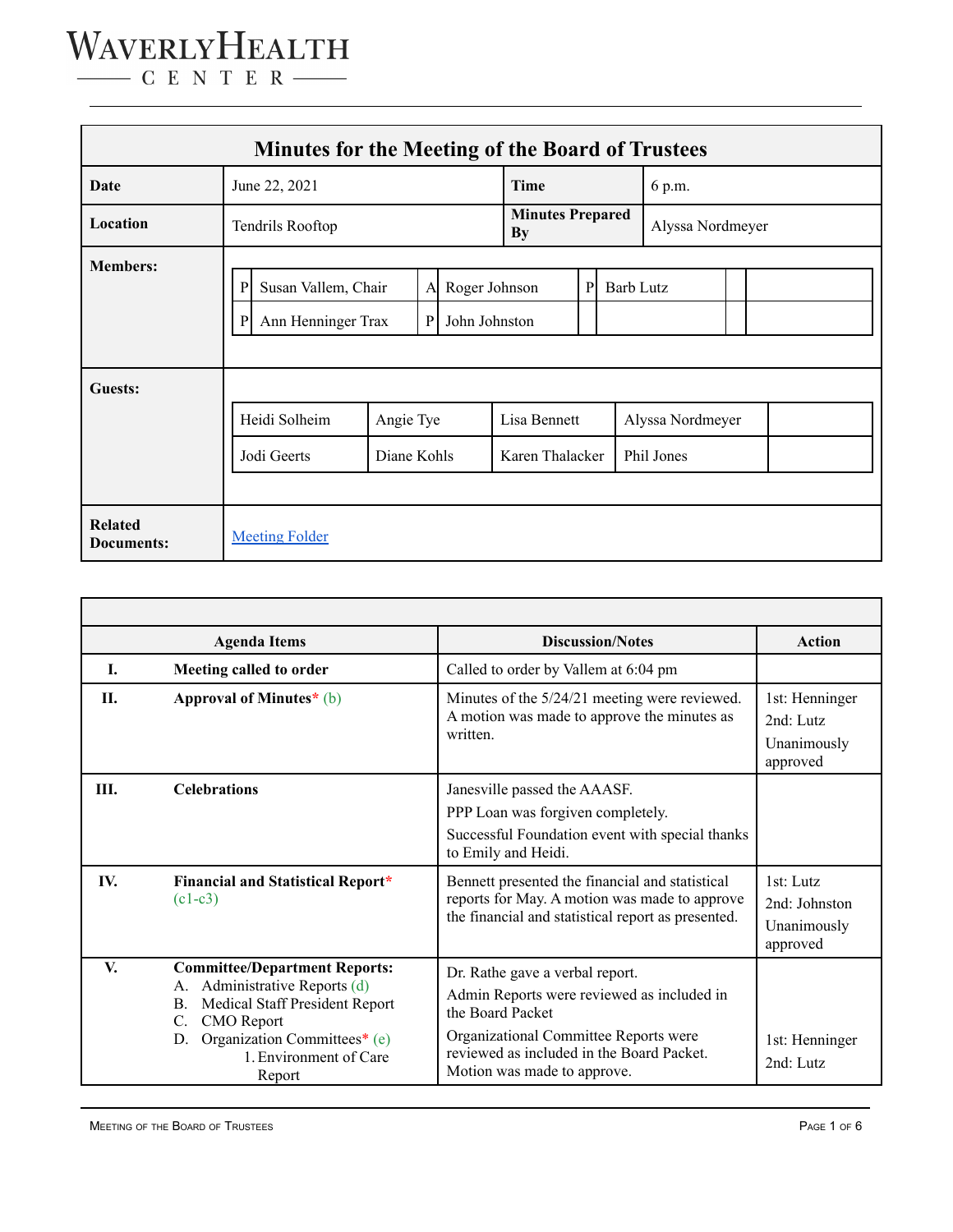# WAVERLYHEALTH

 $\begin{tabular}{c} \quad \quad \textbf{C} \quad E \quad N \quad T \quad E \quad R \end{tabular}$ 

|       | 2. Hospital Quality Report<br>3. Policy and Procedure                                                                                                                                                                                                                                                                                                                                                                                                                                                                                                                                                                                                                                                                               |                                                                                                                                                                                                                                                                                                                                                                                                                                                                                                                                                                                                                                                   | Unanimously<br>approved                                |
|-------|-------------------------------------------------------------------------------------------------------------------------------------------------------------------------------------------------------------------------------------------------------------------------------------------------------------------------------------------------------------------------------------------------------------------------------------------------------------------------------------------------------------------------------------------------------------------------------------------------------------------------------------------------------------------------------------------------------------------------------------|---------------------------------------------------------------------------------------------------------------------------------------------------------------------------------------------------------------------------------------------------------------------------------------------------------------------------------------------------------------------------------------------------------------------------------------------------------------------------------------------------------------------------------------------------------------------------------------------------------------------------------------------------|--------------------------------------------------------|
| VI.   | Medical Staff Reports* (f)<br>A. Emergency Services Committee (no<br>report)<br><b>B.</b> Inpatient Medical Services<br>Committee - June<br>C. Lab/Pathology Committee (no<br>report)<br>D. Maternity/Child Services<br>Committee (no report)<br>Medical Staff Executive Committee<br>Е.<br>- May & June<br>Medical Staff Meeting - June<br>F.<br>G. Outpatient Medical Services<br>Committee - June<br>H. Pharmacy & Therapeutics<br>Committee - May & June<br>Radiology/Radiation Safety<br>Ι.<br>Committee - May<br>Rural Health Clinic Advisory<br>J.<br>Committee (no report)<br>K. Rural Health Clinic Steering<br>Committee - June<br>L. Surgical/Anesthesia Services<br>Committee - June<br>M. Trauma Committee (no report) | Medical Staff Reports were reviewed as<br>included in the Board Packet. Motion was<br>made to approve all actions in committees.                                                                                                                                                                                                                                                                                                                                                                                                                                                                                                                  | 1st: Henninger<br>2nd: Lutz<br>Unanimously<br>approved |
| VII.  | C.E.O.'s Report<br>A. Building Project Update (g)<br>1. Expense Tracking (g1)<br>2. Winter Chiller $(g2)$<br>3. Domestic Water System*<br>(g3)<br><b>Board Education</b><br>В.<br>1. EMS Legislation<br>2. ACO<br>C. Certificate of Need - UIHC (h)<br>D. Board Membership                                                                                                                                                                                                                                                                                                                                                                                                                                                          | Solheim presented a building project update<br>and expense update.<br>Solheim will be bringing a proposal for the<br>winter chiller at the July meeting for approval.<br>Solheim presented a proposal for Modus to do<br>an initial design for the domestic water system.<br>A motion was made to approve the proposal.<br>EMS legislation was signed. Both EMS and<br>ACO was discussed in depth in closed session.<br>Certificate of Need was discussed.<br>Future Board membership was discussed.<br>There are three people interested in becoming a<br>board member and there will be two vacant<br>spots; one in August and one in December. | 1st: Henninger<br>2nd: Lutz<br>Unanimously<br>approved |
| VIII. | <b>Old Business</b>                                                                                                                                                                                                                                                                                                                                                                                                                                                                                                                                                                                                                                                                                                                 |                                                                                                                                                                                                                                                                                                                                                                                                                                                                                                                                                                                                                                                   |                                                        |
| IX.   | <b>New Business</b><br>A. Medical Staff Bylaws* (i)                                                                                                                                                                                                                                                                                                                                                                                                                                                                                                                                                                                                                                                                                 | Board reviewed revisions made to the Medical<br>Staff Bylaws by MEC, Dr Rathe and Geerts.<br>Articles 1-5. Motion was made to approve the<br>articles.                                                                                                                                                                                                                                                                                                                                                                                                                                                                                            | 1st: Johnston<br>2nd: Lutz                             |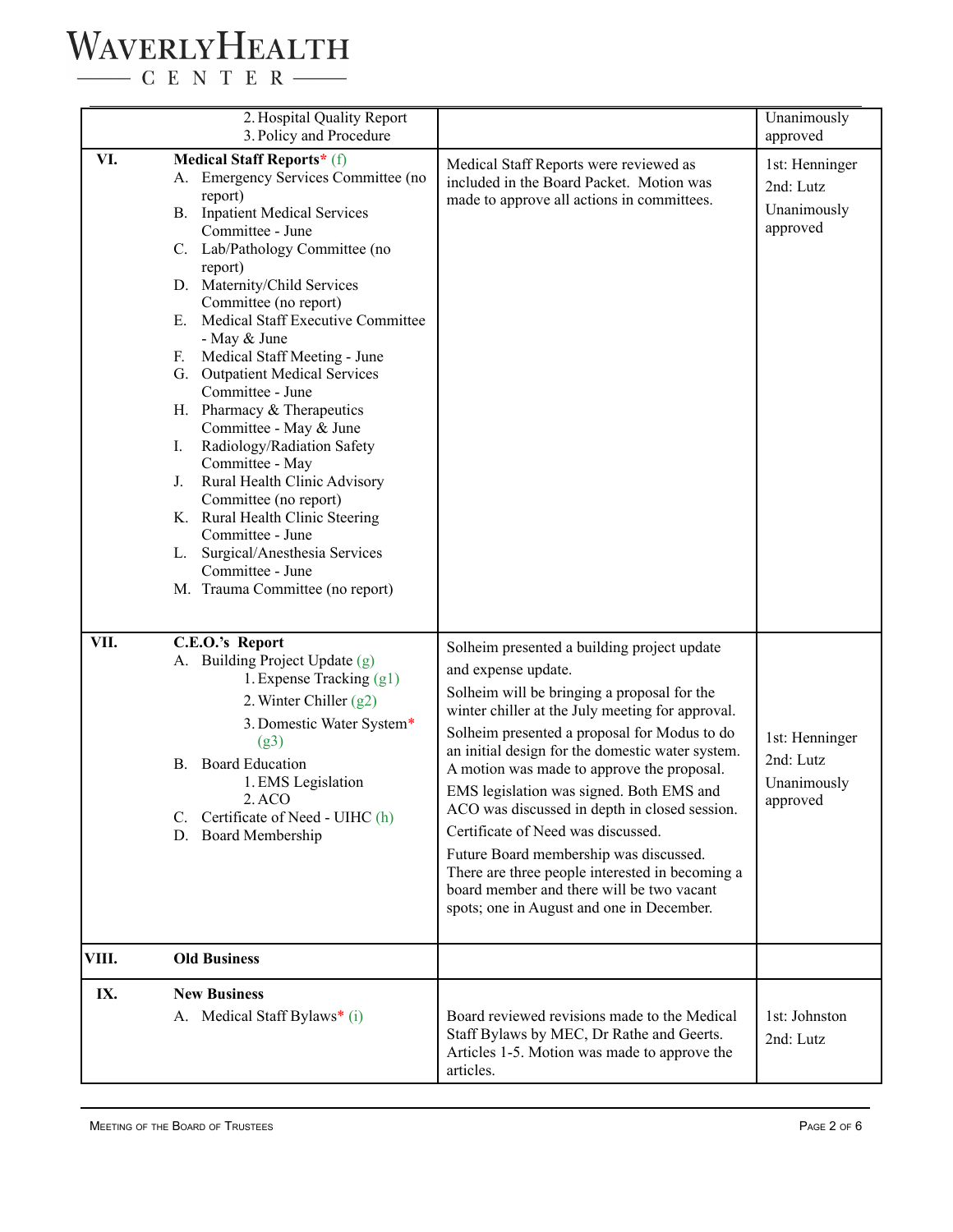#### WAVERLYHEALTH  $-$  C E N T E R  $-$

B. Pyxis Agreement\* (j) C. Xerox Agreement<sup>\*</sup>  $(k)$ D. ECG Management Consultant Agreement\* (l) E. Annual Attorney Fee Retainer\* (m) F. WSR Athletic Training\* G. Initial Appointments\* H. Reappointments\* I. Privilege Form Updates\* 1.Registered Dietician Nutritionist - NEW 2.Interventional Pain Management (CRNA) - UPDATED 3.Certified Registered Nurse Anesthetist (CRNA) - UPDATED J. Updated Provider Privileges 1.Isaacson, Teresa ARNP - Active, Pediatrics and Family Practice, WHC 2. Huck, Stacy ARNP - Active, Pediatrics, WHC K. Continue Provisional Status 1.Burgett, Paul MD - Courtesy, General Surgery, CVMS 2. Gerrelts, Brian MD - Courtesy, General Surgery, CVMS Pyxis Agreement was discussed, reviewed and a motion was made to approve. Xerox Agreement was discussed, reviewed and a motion was made to approve with the edit of removing Foundation from the agreement. ECG Agreement was discussed, reviewed and a motion was made to approve. Annual Attorney Fee was discussed, reviewed and a motion was made to approve. Solheim presented a request from Waverly-Shell Rock (WSR) Community Schools to provide funding assistance for their athletic training program for the next school year. Discussion was had about the benefits. A motion was made to approve a \$10,900 donation. Motion was made to approve medical staff appointments/privileges/status with the removal of section D. Unanimously approved 1st: Johnston 2nd: Lutz Unanimously approved 1st: Lutz 2nd: Henninger Unanimously approved 1st: Lutz 2nd: Johnston Unanimously approved 1st: Johnston 2nd: Lutz Unanimously approved 1st: Johnston 2nd: Lutz Unanimously approved 1st: Henninger 2nd: Lutz Unanimously approved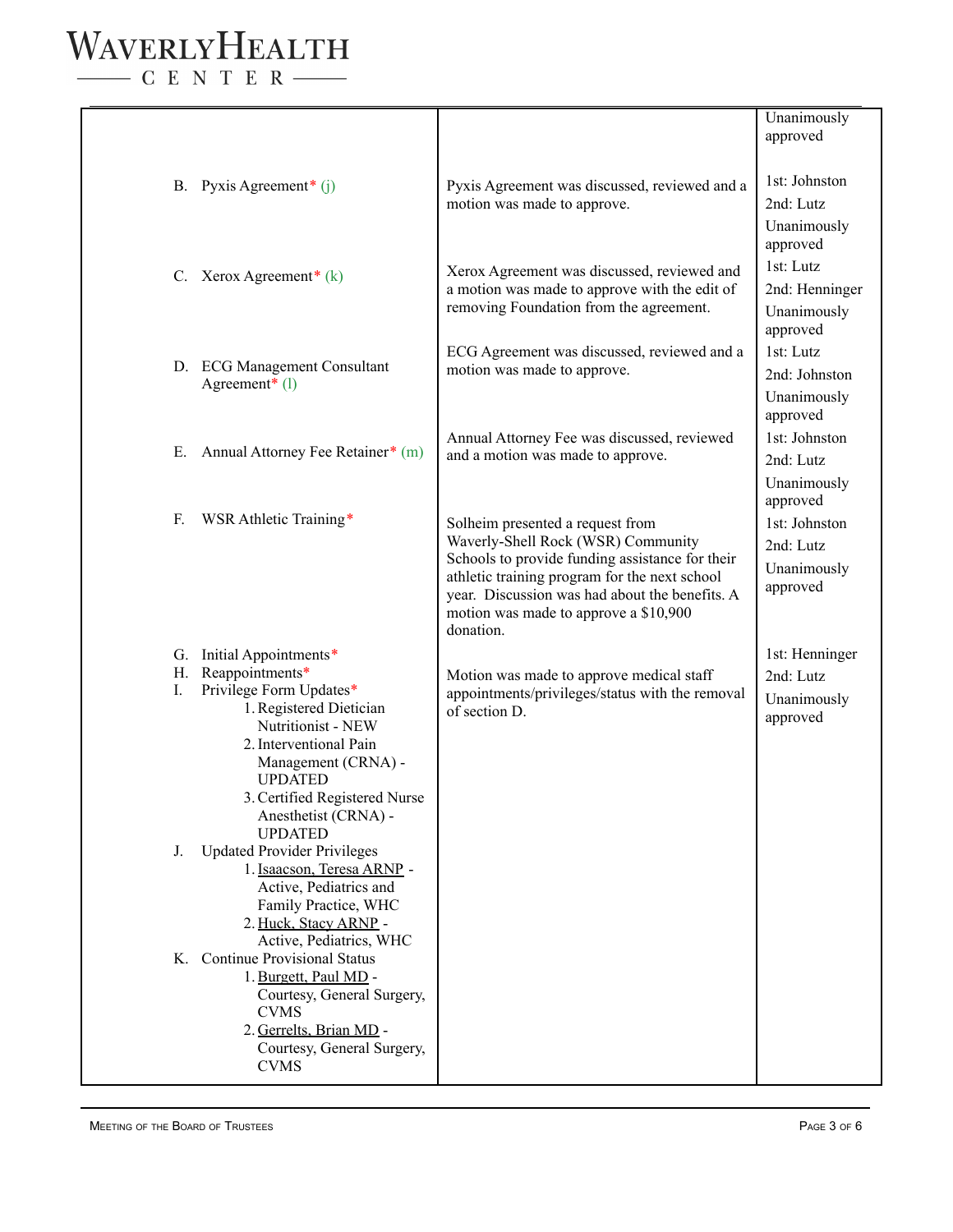## WAVERLYHEALTH

 $\begin{tabular}{c} \quad \quad \textbf{C} \textbf{E} \textbf{N} \textbf{T} \textbf{E} \textbf{R} \end{tabular}$ 

|    | 3. Kasenberg, Jason MD -<br>Courtesy, General Surgery,  |                                            |                |
|----|---------------------------------------------------------|--------------------------------------------|----------------|
|    | <b>CVMS</b>                                             |                                            |                |
|    | 4. Mundt, Carmen ARNP -                                 |                                            |                |
|    | Courtesy, ARNP-General                                  |                                            |                |
|    | Surgery, CVMS                                           |                                            |                |
|    | 5. Rahm, Micaela ARNP -                                 |                                            |                |
|    | Courtesy,                                               |                                            |                |
|    | ARNP-Cardiology, CVMS                                   |                                            |                |
|    | 6. Salisbury, Barbara AGNP -<br>Courtesy, AGNP-General  |                                            |                |
|    | Surgery, CVMS                                           |                                            |                |
| L. | Move to Regular Status                                  |                                            |                |
|    | 1. Monahan, Hannah MD -                                 |                                            |                |
|    | Courtesy, Radiology, RCI                                |                                            |                |
|    | 2. Neuhaus, Saleena LISW -                              |                                            |                |
|    | Active, Licensed                                        |                                            |                |
|    | <b>Independent Clinical</b>                             |                                            |                |
|    | Social Worker, Waverly                                  |                                            |                |
|    | Health Center                                           |                                            |                |
|    | 3. Wardlow, Holly LISW -                                |                                            |                |
|    | Active, Licensed                                        |                                            |                |
|    | <b>Independent Clinical</b>                             |                                            |                |
|    | Social Worker, Waverly                                  |                                            |                |
|    | <b>Health Center</b>                                    |                                            |                |
|    | M. Resignations                                         |                                            |                |
|    | 1. Hughes, Mary Jane ARNP<br>- Active, Family Practice, |                                            |                |
|    | <b>WHC</b>                                              |                                            |                |
|    | 2. O'Neal, Megan ARNP -                                 |                                            |                |
|    | Courtesy, ARNP -                                        |                                            |                |
|    | Orthopedics, CVMS                                       |                                            |                |
|    | 3. Janssen, Shawn PA-C -                                |                                            |                |
|    | Courtesy, PA-C Plastic                                  |                                            |                |
|    | Surgery, Mason City Clinic                              |                                            |                |
|    | 4. Jones, Elysia ARNP -                                 |                                            |                |
|    | Ancillary, ARNP -                                       |                                            |                |
|    | Rheumatology, CVMS                                      |                                            |                |
|    | 5. Loterbauer, Kristine RN                              |                                            |                |
|    | Courtesy, RN - Plastic                                  |                                            |                |
|    | Surgery, Mason City Clinic                              |                                            |                |
|    |                                                         |                                            | 1st: Johnston  |
|    | N. Policy/SOP Review Combined                           | A motion was made to approve Policy/SOP as | 2nd: Henninger |
|    | Report $*(n)$                                           | outlined in the board packet.              | Unanimously    |
|    | 1. EOC Policy Review                                    |                                            | approved       |
|    | 2. Code Policy Review                                   |                                            |                |
|    | 3. Human Resources Policy                               |                                            |                |
|    | Review                                                  |                                            |                |
|    | 4. Respiratory Therapy Policy                           |                                            |                |
|    | Review                                                  |                                            |                |
|    | 5. Radiology and Radiation                              |                                            |                |
|    | <b>Safety Policy Review</b>                             |                                            |                |
|    |                                                         |                                            |                |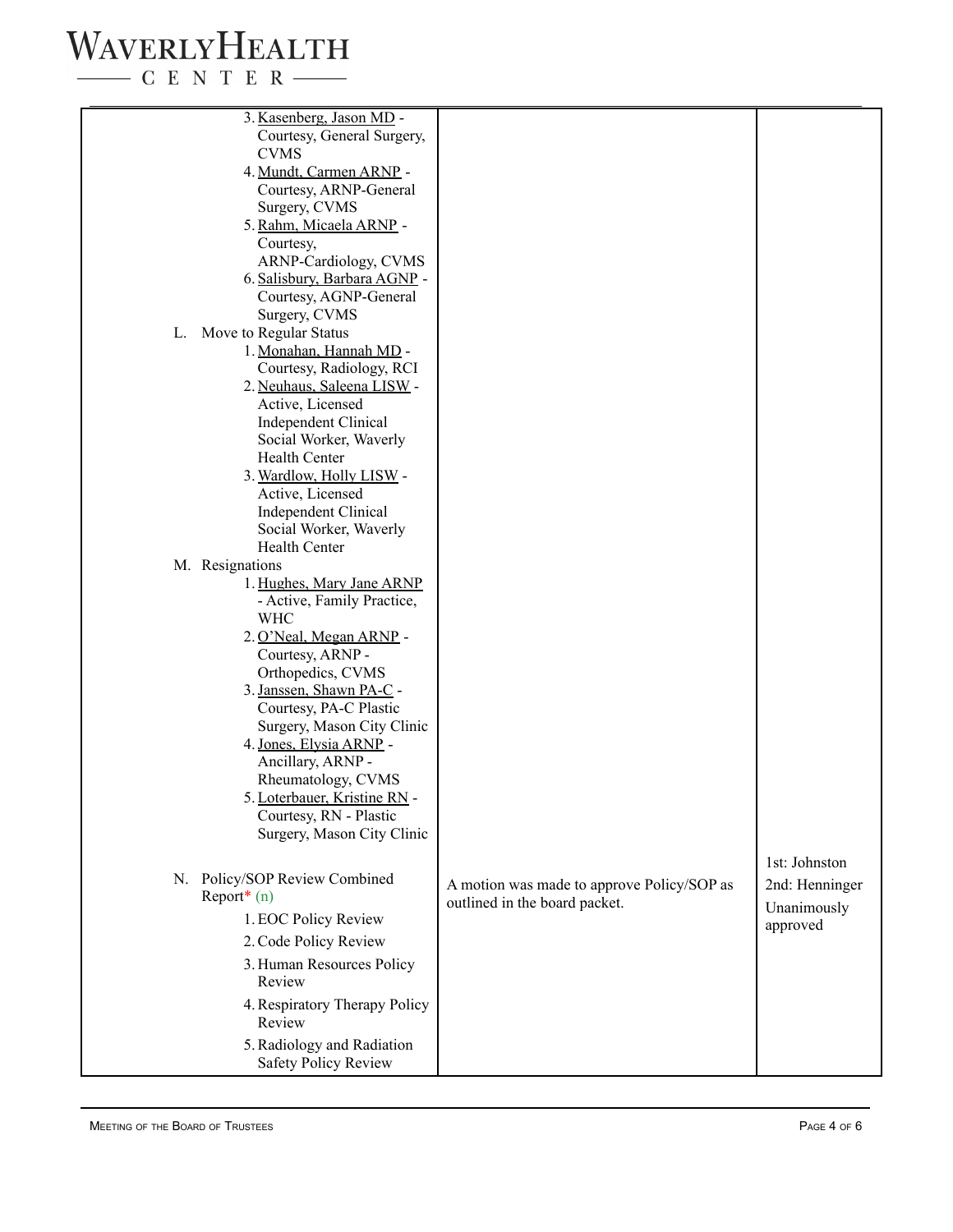### WAVERLYHEALTH  $\begin{tabular}{c} \quad \quad \textbf{C} \quad E \quad N \quad T \quad E \quad R \end{tabular}$

| 6. Rural Health Steering<br>Policy Review<br>7. NEW - Emergency<br>Department Vital Signs<br>Frequency<br>8. NEW - Pre-Procedure<br>History and Physical<br>Request<br>9. Contracted Services<br>10.<br>New - Guidelines<br>for Podiatric Residents<br>10. Care of the Acute Burn<br>Injury<br>O. Finance Committee<br>1. Capital Requests*<br>2. Capital Report (o)<br>3. Cash Investments &<br>Transfer Report (p)<br>4. Financial Assistance<br>Requests*                                                                                                                                                                                                                                                                                                                                                                                                                                                                                                                                                                                  | There were no capital requests, no requests for<br>financial assistance. Capital Report and Cash<br>Investment report were reviewed as in packet -<br>there were no questions.                                                                                                                                                                                 |                                                         |
|-----------------------------------------------------------------------------------------------------------------------------------------------------------------------------------------------------------------------------------------------------------------------------------------------------------------------------------------------------------------------------------------------------------------------------------------------------------------------------------------------------------------------------------------------------------------------------------------------------------------------------------------------------------------------------------------------------------------------------------------------------------------------------------------------------------------------------------------------------------------------------------------------------------------------------------------------------------------------------------------------------------------------------------------------|----------------------------------------------------------------------------------------------------------------------------------------------------------------------------------------------------------------------------------------------------------------------------------------------------------------------------------------------------------------|---------------------------------------------------------|
| X.<br><b>Closed Session*</b><br>Iowa Code Chapter $21.5.1(i)$ – Closed session<br>to evaluate the professional competency of an<br>individual whose appointment, hiring,<br>performance or discharge is being considered<br>when necessary to prevent needless and<br>irreparable injury to that individual's<br>reputation and that individual requests a<br>closed session.<br>Iowa Code Chapter $21.5.1(l)$ – Closed session<br>to discuss marketing and pricing strategies or<br>similar proprietary information in a meeting<br>of a public hospital, where public disclosure<br>of such information would harm such<br>ahospital's competitive position when no<br>public purpose would be served by public<br>disclosure.<br>Iowa Code Chapter $21.5.1(c)$ – Closed<br>session to discuss strategy with counsel in<br>matters that are presently in litigation or<br>where litigation is imminent where its<br>disclosure would be likely to prejudice or<br>disadvantage the position of the<br>governmental body in that litigation. | A motion was made to move into closed session<br>at 8:21 p.m. for the purpose identified at left.<br>Attendees:<br>Kelly Hilsenbeck,<br>Angie Tye,<br>Jodi Geerts,<br>Diane Kohls,<br>Susan Vallem,<br>Ann Henninger,<br>Barb Lutz,<br>Heidi Solheim,<br>John Johnston<br>Karen Thalacker<br>At 9:14 pm, Diane Kohls and Angie Tye left the<br>closed session. | 1st: Lutz<br>2nd: Henninger<br>Unanimously<br>Approved. |